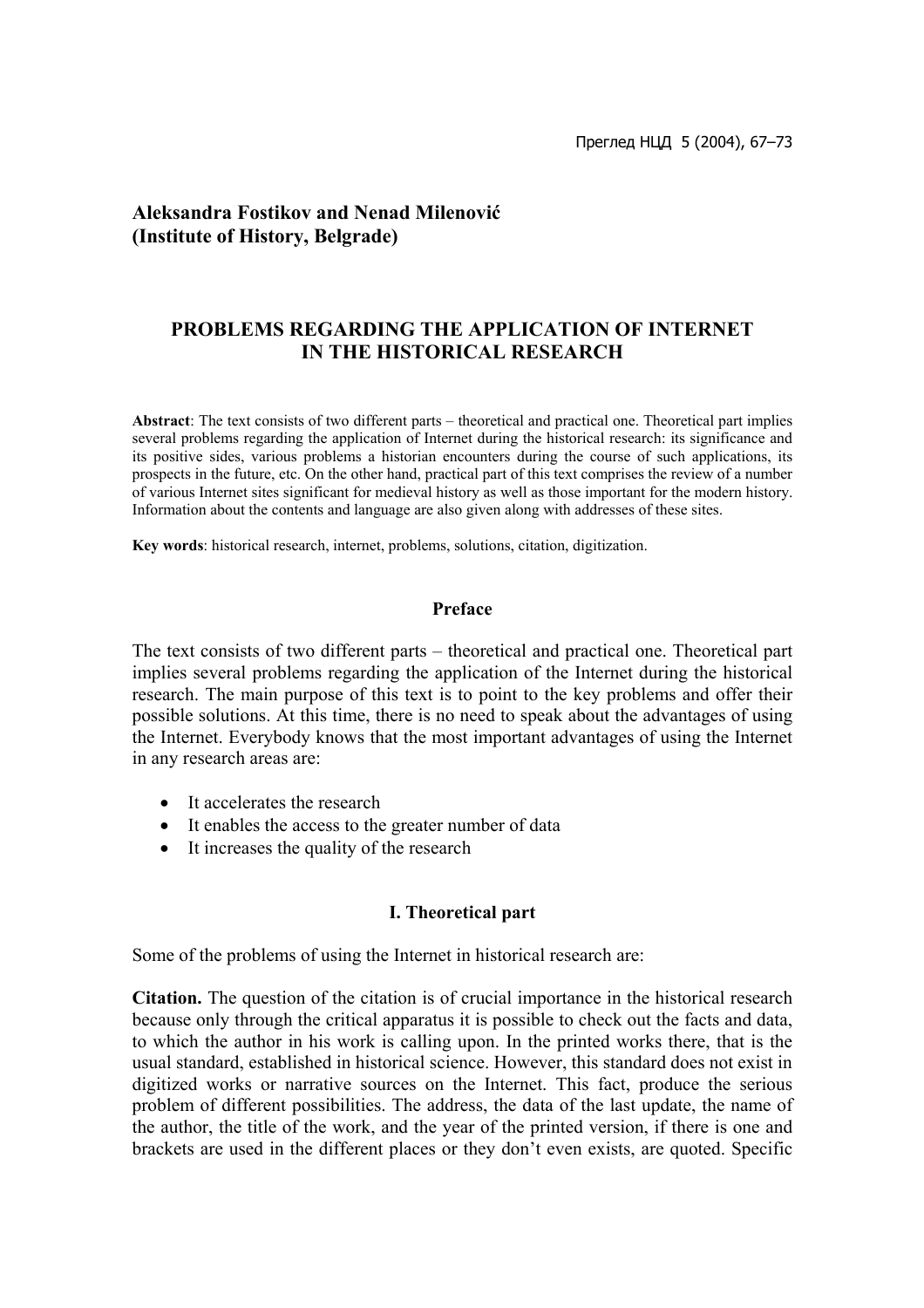problem is also the pagination (often, the author is calling upon the single line from somebody's work or source. On the Internet page could be long like a book itself, article or the source). This problem causes numerous researchers not only from the field of history but also from closely related social sciences, to think that the data from the Internet could not be quoted properly.

**Credibility of the data taken from the internet pages.** The question of the information's credibility, concerning the facts in historical science, is essentially the question if one could give his full confidence to the certain information or not. The same question stays, if we are talking about the sources quoted from the Internet. This is also the question of the provenience of the Internet page, and possibility to compare it with printed version of the same source.

**Small number of internet pages of the national scientific institutions containing primary sources and scientific studies.** The third problem is that there are few internet pages of the national scientific institutions containing primary sources and scientific studies. Some of the institutes are, by our criteria and looking from our point of view, advanced, like for example, The National library of Serbia. Crucial problem is the absence of domestic internet sites, which can offer scientific results in digital form, which is far from large needs of researchers.

**Lack of connection and communication with scientific institutions in other countries and the financial difficulties in obtaining the licenses for researchers.**  This problem derives from the question of cooperation, exchange of primary sources and the difficulties to raise enough funds for payment of the licenses. There is also a formal problem of lack in proper legal procedure, connected with the cooperation. On the other hand, there are some procedures which must be followed, in order to fulfil the necessary forms of registration and usage of different information bases.

**Inadequate internet and computer skills of future historians, essential for their further development as researches.** Final problem to which we want to point to is inadequate knowledge and skills of the future historians, needed in dealing with internet and computer, represents the problem even nowadays. However, in the very near future, it may become a serious obstacle, possibly producing permanent damage, by slowing or even stopping historians in their researches.

Some of possible solutions of these problems are:

**Adjustment of citation rules with the universal standards.** Solving the problem of the citation demands both the research of the universal standards concerning the presentation in digital form, and coordination in defining these standards. At the end of this article You can find an appendix with links to different Internet pages devoted to this issue.

Our recommendation is that the citation of a web-page should consist of following elements: author's last name, first name and (or) Initial(s), title of the document (in italic), title of complete work [if applicable], version or file number [if applicable], the name of the Internet site, the date of update [if different from access date], protocol and address, access path or directories and date of access (citation).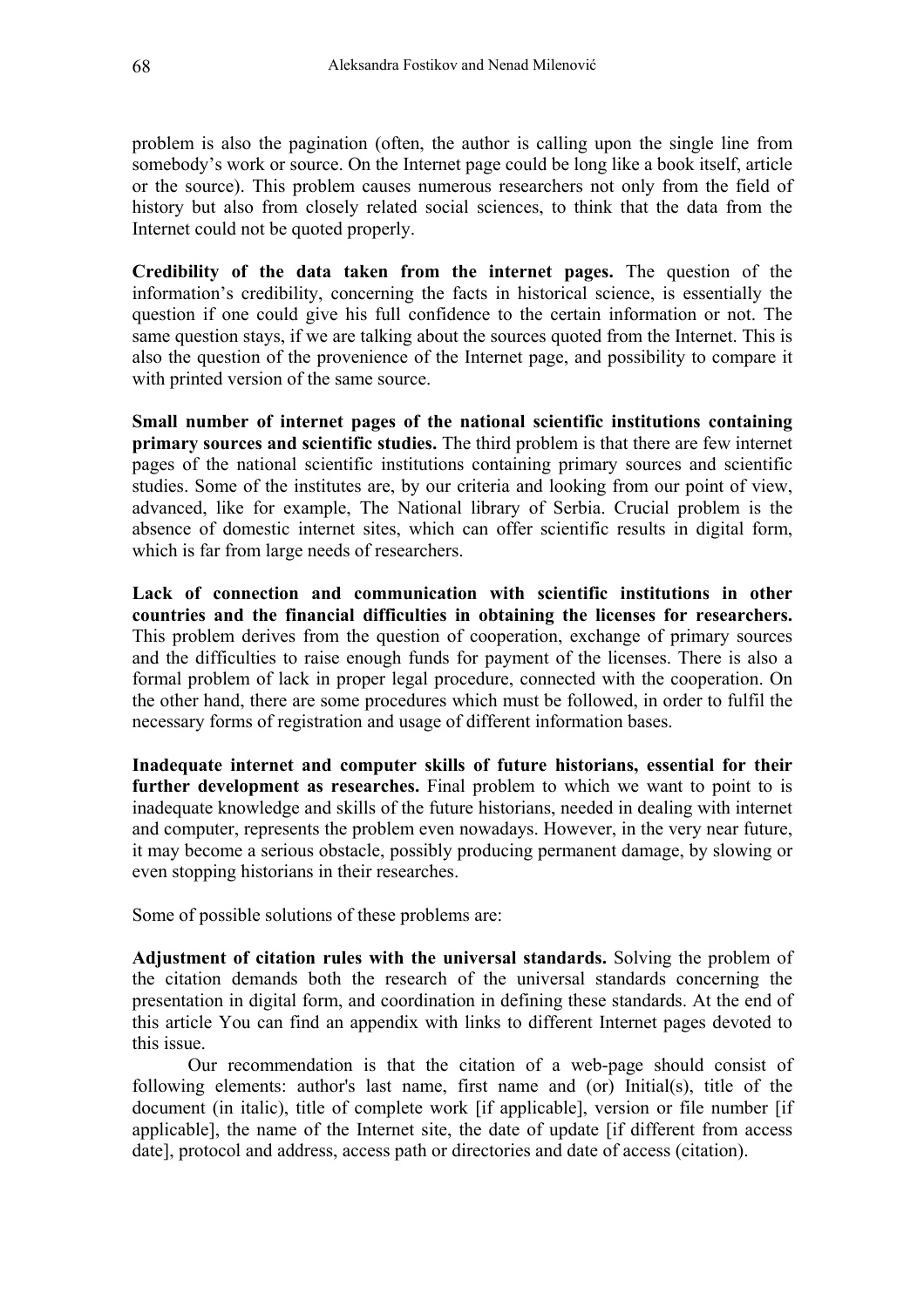The citation of printing version of the document in digital format should also contain: Edition, Issue designation (for serials), publisher, place and date of publication, Standard number (e.g. ISBN, ISSN).

The problem, in both cases mentioned above, which still waits to be solved is the citation of a page number.

**Verification of data credibility.** Checking data credibility could be solved by making a difference between the sites that belong to the scientific institutions (archives, libraries, faculties, establishments etc.), from those which are insignificant. However when there is no printed version of narrative source, one should be very careful, for one can not be a hundred percent sure, that it isn't forgery, especially if the site isn't a representative one.

**Further development of internet pages of the national scientific institutions in order to increase their quality and quantity.** To solve the problem of small number of internet sites containing primary sources, as well as other scientific studies in digital form, it is essential to create and attach them on server in use. This server should be one that supports the large amount of data in digital form. The new studies should also be put on the internet and old ones that do not already exist there, should be digitized as soon as possible. These servers should be in local connection in order to be accessible for all researches, which are interested in its usage. In order to ensure the usage of the historical sources in digital format, further advancement in the field of digitization is a need and a necessity.

**Digitization of primary sources and engagement of greater number of institutions and researchers in this process.** Digitization of primary sources and engagement of greater number of institutions and researchers in this process is the solution for the lack of connection and communication with scientific institutions in other countries and the financial difficulties in obtaining the licenses for researchers. The involvement of the far greater number of institutions in the process of digitization requires some sort of a national project initiated at the state level. In this intended project many researchers from different institutions would be included. This way is the most efficient recipe to preserve the national heritage too. The question of finances, as the crucial problem of this project, has no answer as yet.

**Cooperation with scientific institutions in other countries and financing of licenses.**  Solving the problem of non-connection with the scientific institutions abroad need established cooperation with those. In addition, the creation of national database could help to enhance the exchange with other international institutions. The question of licenses could be much simplified this way.

**Organizing computer courses for students of history in order to improve their knowledge of Internet use.** To solve the problem of future historians, unskilled for the internet and computers use, it is necessary to organize the courses for students. These courses already exist not only in the world, but also in the countries in our neighbourhood. In the University of Zagreb, there is the course, which is concerned with the application of the Internet during the historical research. This course should be also arranged at the Faculty of philosophy in Belgrade as the part of the course named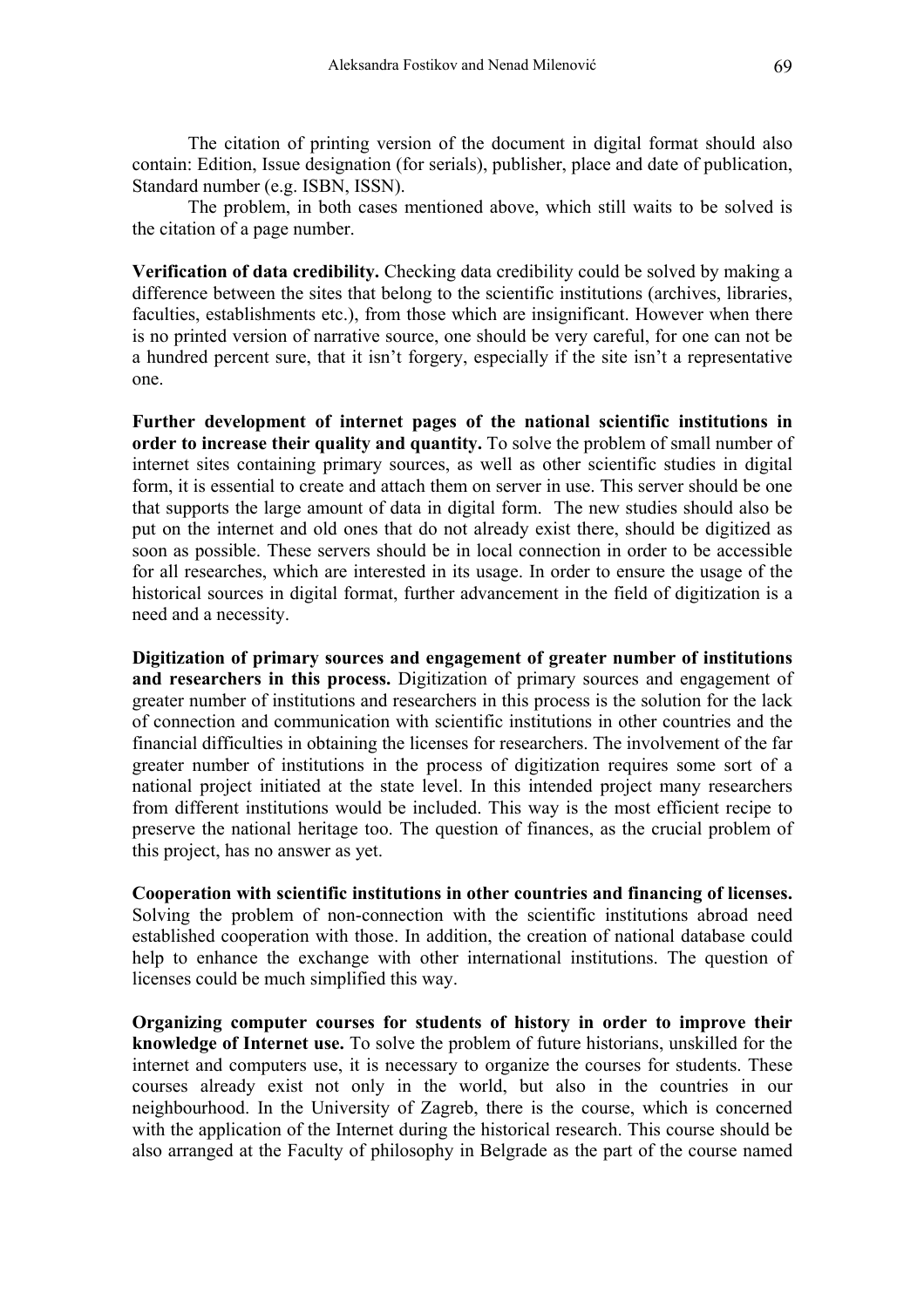the Introduction in historical studies, and its goal would be to point to the citation principles, advanced search, and sites which enable on-line studying and researching.

### **2. Practical part**

While in the first, theoretical part, we pointed to the problems, which often appear during internet use in the historical research, in the second, practical section, we shall present here a number of various internet sites, which characteristics show above mentioned problems, as well as the possibilities which internet allows*.* These sites are significant for medieval history as well as for the history of the period extending from the French revolution until the First World War. Information about the contents and language are also given along with addresses of these sites.

### **Encyclopaedias**

#### *The Catholic Encyclopaedia* <http://www.newadvent.org/cathen/>

This site is based upon the printed version of Catholic Encyclopaedia. This printed edition is from 1914. The transfer of data existing in printed edition of this encyclopaedia in digital form began in 1997. Today this site has nearly 12.000 articles from different research areas.

### **The Middle Ages**

#### *Internet Medieval Sourcebook* <http://www.fordham.edu/halsall/sbook2.html>

Internet Medieval Sourcebook has a large number of data taken from the sources. In addition, in some site sections, one could find various sources in the language of the original document, translations in English, and the native language of this site. With every source there is very detail information about it. One of the advantages is fact that this site contains numerous data from different branches of history, like history of religion, literature, arts, law, sex and gender etc.

## *Patrologia Latina Database* <http://pld.chadwyck.co.uk/>

This site is representative example of the site, which is both very important and inaccessible for our historians. Its content can not be used without previous registration. That applies the necessity of significant financial support, which considering our science conditions is not easy to provide for. For one scientist this problem is big enough, especially considering the fact, that this site contains large number of significant data for science research.

#### *Willkommen im Mittelalter!* <http://www.tu-harburg.de/~vbp/docs/medi.html>

The site dedicated to the special questions about medieval German history, and contains numerous data from different branches of history, like history of religion, literature, arts,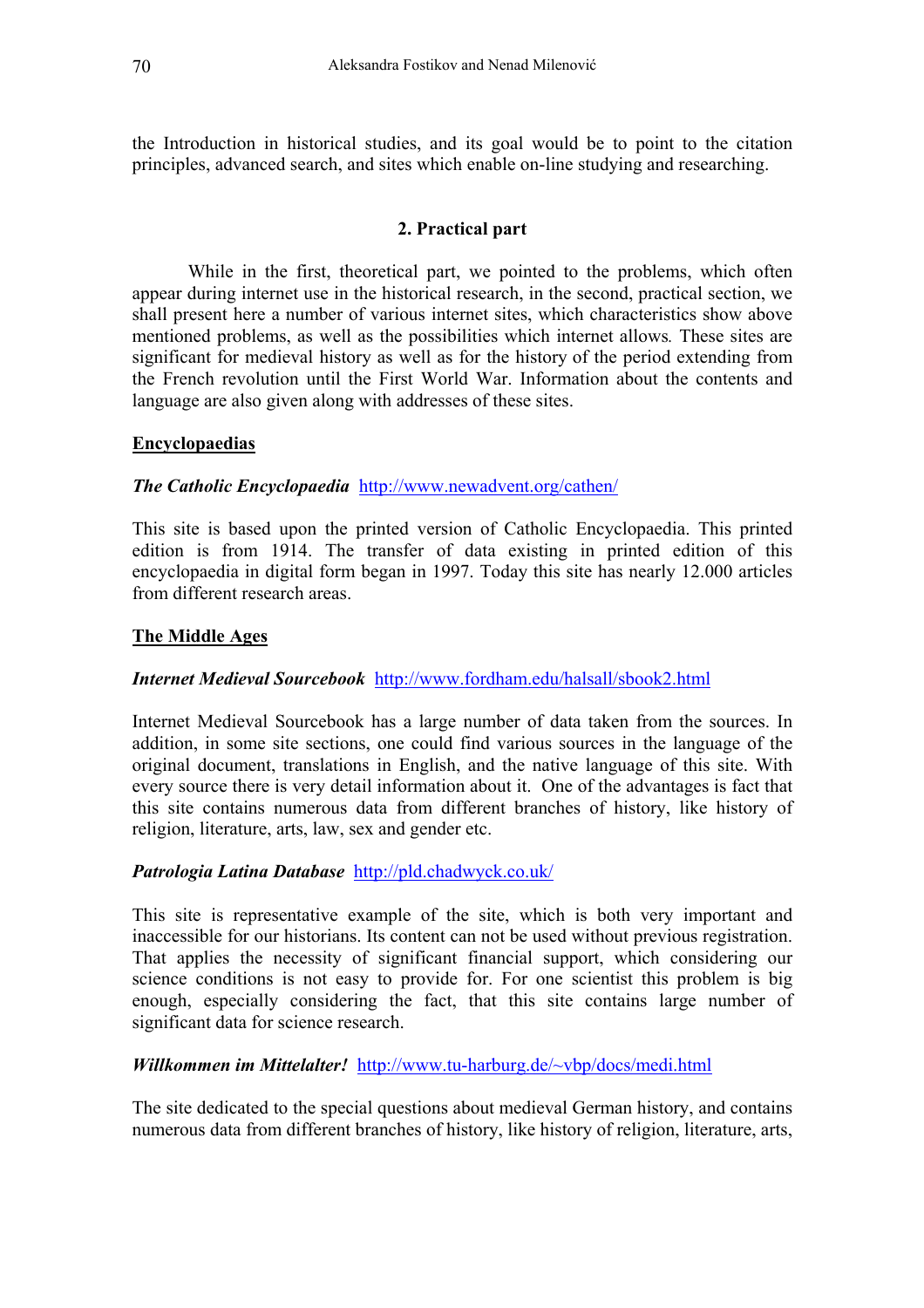law, sex and gender etc. It's also contains links to music, images, games. Because of this it's an example of a good site for students teaching. And of course it is in German.

### **Modern European History**

### *The British Empire* <http://www.britishempire.co.uk/>

At its peak, the British Empire was the largest formal empire that the world had ever known. As such, its power and influence stretched all over the globe, shaping it in all manner of ways. This site is dedicated to analyzing the history of the British Empire: the triumphs, the humiliations, the good that it brought and the bad that it inflicted. For better or worse the British Empire had a massive impact on the history of the world. It is for this reason that this site tries to bring to life the peoples, cultures, adventures and domination that made the Empire such a powerful institution.

#### *Deutsches Reich* <http://www.deutsche-kaiserreich.de/>

This site primarily deals with the history of the German Empire in the period extending from its formation in 1871 until the end of the First World War in 1918. But it also contains an overview of the German colonies, the ships of the imperial navy, the *Kronländer* of the Habsburg Monarchy, the cantons of the Swiss confederation and the Principality of Liechtenstein in contemporary postcards and texts. It contains very large amount of information as to the problems it deals with. There are texts, chronologies, maps, illustrations, heraldic symbols, contemporary photographs, postcards, graphics and even hymns, not only of German Empire, but also of every state it consisted of.

#### *World War 1 Document Archive* <http://www.lib.byu.edu/~rdh/wwi/>

World War 1 Document Archive offers shining example of the site with complete works of interest for a historian, such as diaries, memoirs, conventions, treaties, official papers, personal reminiscences, the works devoted to special topics etc. This archive of primary documents from World War I has been assembled by volunteers of the World War I Military History List (WWI-L). The archive is international in focus and intends to present in one location primary documents concerning the Great War.

#### **Historical Geography**

#### *University of Texas at Ostin* <http://www.lib.utexas.edu/maps/historical/index.html>

This site contains numerous maps in different resolutions, on which states and societies are presented during their historical development. Beside the historical maps, this site also contains geographical maps of high quality, and as well as the above mentioned sites it offers different links to the sites which is concerned with similar themes.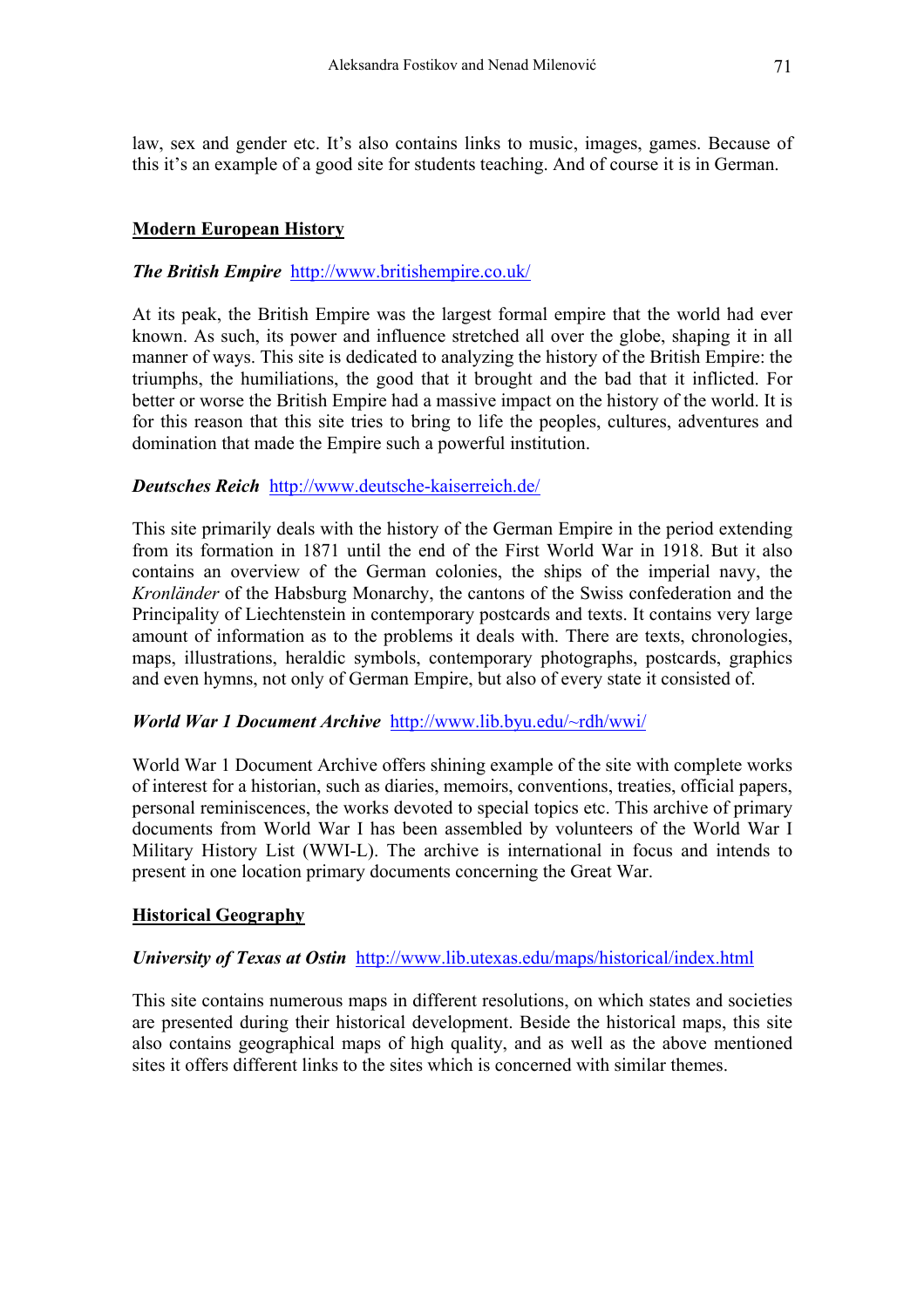*The History Department at the United States Military Academy at West Point* [http://www.dean.usma.edu/history/web03/atlases/atlas%20home.htm](http://www.dean.usma.edu/history/web03/atlases/atlas home.htm)

In 1938 the predecessors of what is today The Department of History at the United States Military Academy began developing a series of campaign atlases to aid in teaching cadets a course entitled, "History of the Military Art". Since then, the Department has produced six atlases and nearly one thousand maps, encompassing not only America's wars but global conflicts as well. In keeping abreast with today's technology, the Department of History is providing these maps on the World Wide We<sub>b</sub>

### *Atlas-Historique.net – Ressources cartographiques et historiques*  <http://www.atlas-historique.net/accueil.html>

Atlas-historique.net has an ambition to offer to the French-speaking surfers of the Internet reference marks useful for the comprehension of the history of the contemporary world (of 1815 to our days) and of the geopolitical situation of the current world through a particular medium, located between the image and the text – the cartography. Atlas-historique.net is divided into four sections, that is four periods: 1815–1914, 1914–1945, 1945–1989, 1989–2002.

Other Internet sites useful for historical research:

#### *The "Middle" centuries of western civilization revolution*  <http://www.omnibusol.com/medieval.html>

On this site, you could see information about history of the period extending from Byzantium to the French revolution. It contains various links. Some of them lead you to the pictures of cathedrals, towns, castles.

#### *Decameron Web* [http://www.brown.edu/Departments/Italian\\_Studies/dweb/dweb.shtml](http://www.brown.edu/Departments/Italian_Studies/dweb/dweb.shtml)

It's named after most popular book of Giovani Boccaccio, medieval writer, and contains some parts of it, pictures, etc. Moreover, it contains many things regarding the history of medieval everyday life.

## *The online medieval and classical Library* <http://sunsite.berkeley.edu/OMACL/>

It contains a large collection of Medieval and Classical texts. Some of them are in the original language, and other are translated in English.

## *Byzantine and medieval links index* <http://www.fordham.edu/halsall/medweb/>

This page attempts to track all Byzantine sources on the Internet, and all significant entry points for medieval studies.